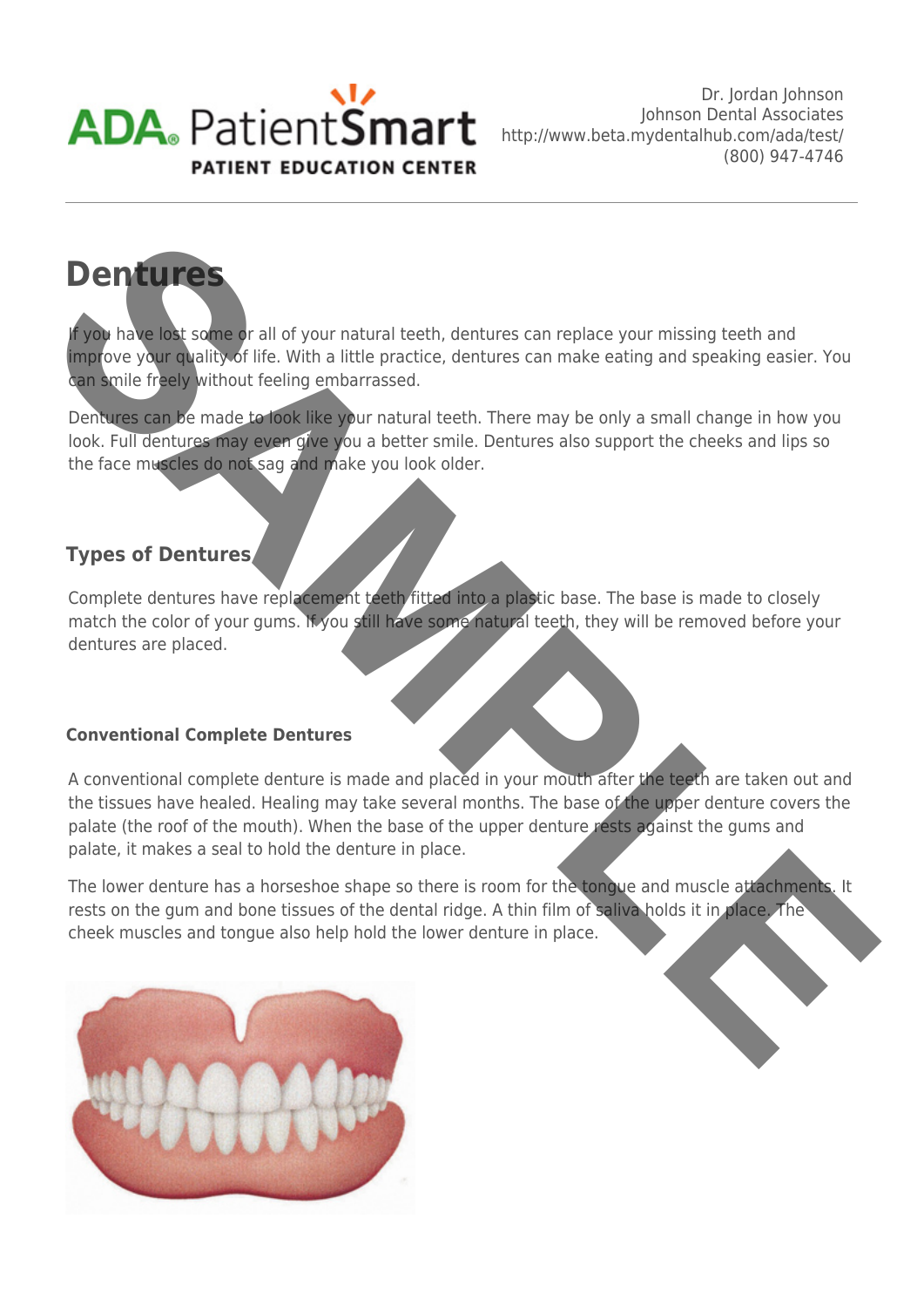#### **Conventional Complete Dentures**

#### **Implant-Supported Complete Dentures**

A complete denture may also be attached to dental implants, which provide a more secure fit. Implants are posts that are surgically placed in the upper or lower jaw. Properly placed implants make the denture stable and can help reduce bone loss.

Many patients find that implant-supported dentures are more comfortable and secure than conventional dentures. However, not everyone should get implants. Patients must be in good health and have enough bone to support the implants. Ask your dentist if you are a good candidate for dental implants.

# **Implant Dentures**



With implants and posts (abutments)



After

#### **Immediate Dentures**

Some patients may have the option to get immediate dentures. These dentures are made before the remaining teeth are removed. Once the denture has been made at the lab and is ready for you at your dentist's office, the dentist removes your teeth and the denture is placed right away. With immediate dentures, the denture wearer does not have to go without teeth during the healing time.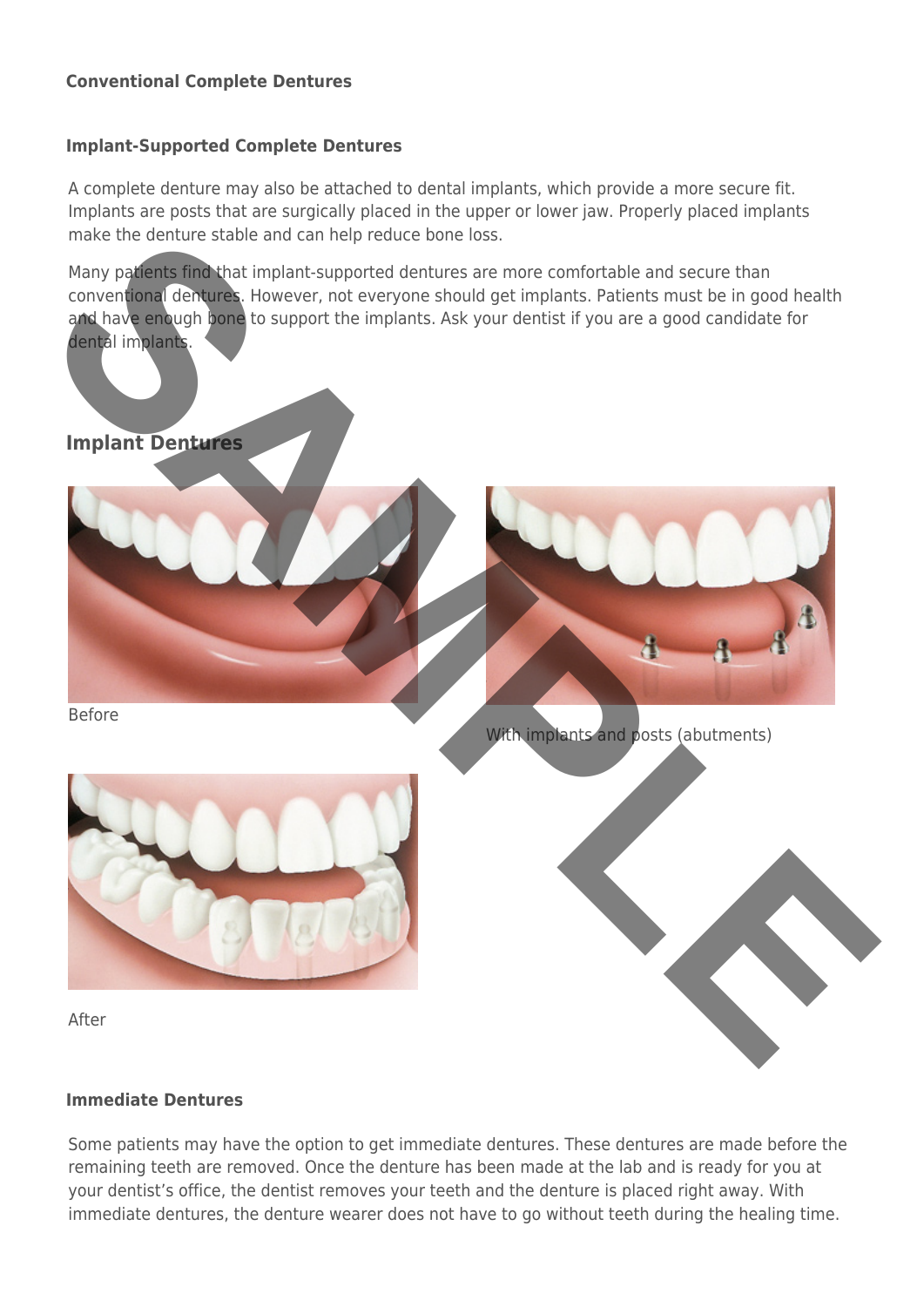Once healing is complete, the dentures may need to be adjusted or relined. Sometimes a new denture needs to be made.

## **Getting Used to Your Dentures**

New dentures may feel odd or uncomfortable for the first few weeks. This is normal. Keep wearing your dentures until you get used to them. The lower one may feel especially loose until the muscles of your cheeks and tongue learn to hold it in place. You may have extra saliva for a short time. Some soreness should be expected for the first week or two. Your dentist will check on your progress and make any adjustments needed to make you more comfortable. New dentures may feel od or uncomptable to the first few weeks. This is normal, keep weeks the properties and longitude and to the impact of your dentures and the muscles of your central longitude languable and to both tim

When you replace missing teeth, eating is easier. But it takes practice. Here are some things that can help:

- Begin by eating soft foods cut into small pieces.
- Chew on both sides of the mouth to keep the pressure even.
- Do not eat very sticky or hard foods or chew gum.

You will also need to practice talking with your new dentures. Try reading out loud and repeating tricky words in front of a mirror. Talk slowly to prevent muffled speech. If your dentures slip out of place when you laugh, cough, or smile, bite down and swallow to reposition them.

When you get new dentures, your dentist may tell you to wear them most of the time. After the adjustment period, dentures should not be worn 24 hours a day. Your dentist may tell you to take out the denture at bedtime and put it back in when you wake up. Do not wear dentures around the clock because tissues that are covered with denture material all the time can become irritated.

## **Denture Adhesives**

Your new dentures should fit securely, but the dentist may tell you to use a denture adhesive as you get used to wearing them. A denture that does not fit well may cause irritation, mouth sores and infection. While denture adhesive can help a loose-fitting denture for a short time, using adhesives all the time is not recommended. If the denture is loose, have your dentist check it. If you are using an adhesive, make sure you follow the instructions for use.

## **Caring for Dentures**

Like natural teeth, dentures require daily oral hygiene. Here are some tips to care for your dentures:

• **Clean your denture each day.** Take it out of your mouth and carefully rinse off loose food particles. Wet the brush and put the denture cleaner on it. Brush all the surfaces gently to keep from damaging the plastic base.

• It is best to **use a special brush made for cleaning dentures**, but you can use a toothbrush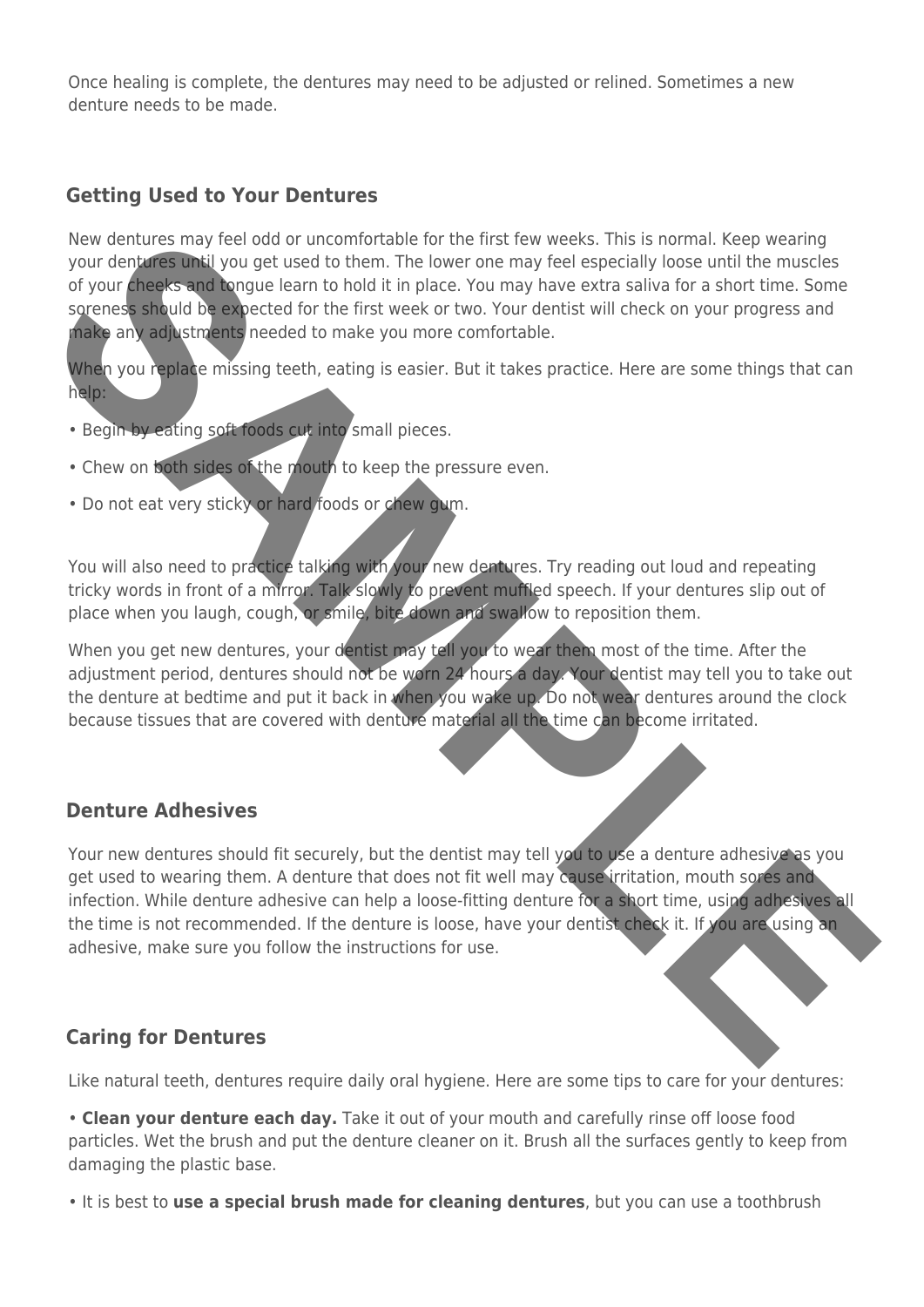with soft bristles. Do not use hard-bristled brushes because they can damage dentures.

• A liquid soap can be very effective when used with a denture brush. However, toothpaste should not be used to clean dentures. Some toothpastes have abrasive particles that can damage the denture base and teeth.

• Your denture is very delicate and can break if dropped even a few inches on a hard surface. **Stand over a folded towel** or a sink filled with cool water when holding your denture.

• **Keep your denture in water when you are not wearing it.** Do not let it dry out or it can lose its shape.

• Your dentist can tell you how to care for your denture and if you should use a denture soaking solution.



• Rinse the partial denture well after using any denture cleanser. It may contain chemicals that are not intended to go into the mouth.

• Look for denture cleansers with the American Dental Association Seal of Acceptance, a symbol of safety and effectiveness.

• **Keep your denture away from curious children and pets** when you are not wearing it.

## **Caring for Your Mouth**

Even if you wear full dentures, you still must take good care of your mouth. Brush your gums, tongue, and palate every morning with a soft-bristled brush before you put in your dentures. This increases circulation in your tissues and helps remove plaque. Eating a balanced diet is also important to keep your mouth healthy. **SAMPLE CONTROLL AND THE CONTROLL CONTROLL CONTROLL CONTROLL CONTROLL CONTROLL CONTROLL CONTROLL CONTROLL CONTROLL CONTROLL CONTROLL CONTROLL CONTROLL CONTROLL CONTROLL CONTROLL CONTROLL CONTROLL CONTROLL CONTROLL CONTROLL** 

You will still need regular oral exams by your dentist even after you have lost your teeth. The dental office will tell you how often you should have dental visits. During a visit, the dentist will look for signs of disease such as cancer of the head and neck. Your dentist will also check to see if your dentures fit well or might need adjustments.

## **Denture Adjustments**

See your dentist if your dentures break, crack, chip, or if the denture starts to feel loose. Your dentist is the only one who should make repairs to your dentures. A person without the proper training will not be able to fix a denture. Do not try to adjust them yourself. This can harm both the denture and your health. Do not use over-the-counter reline materials or glues on dentures. They may contain harmful chemicals and are not a long-term solution for fixing dentures.